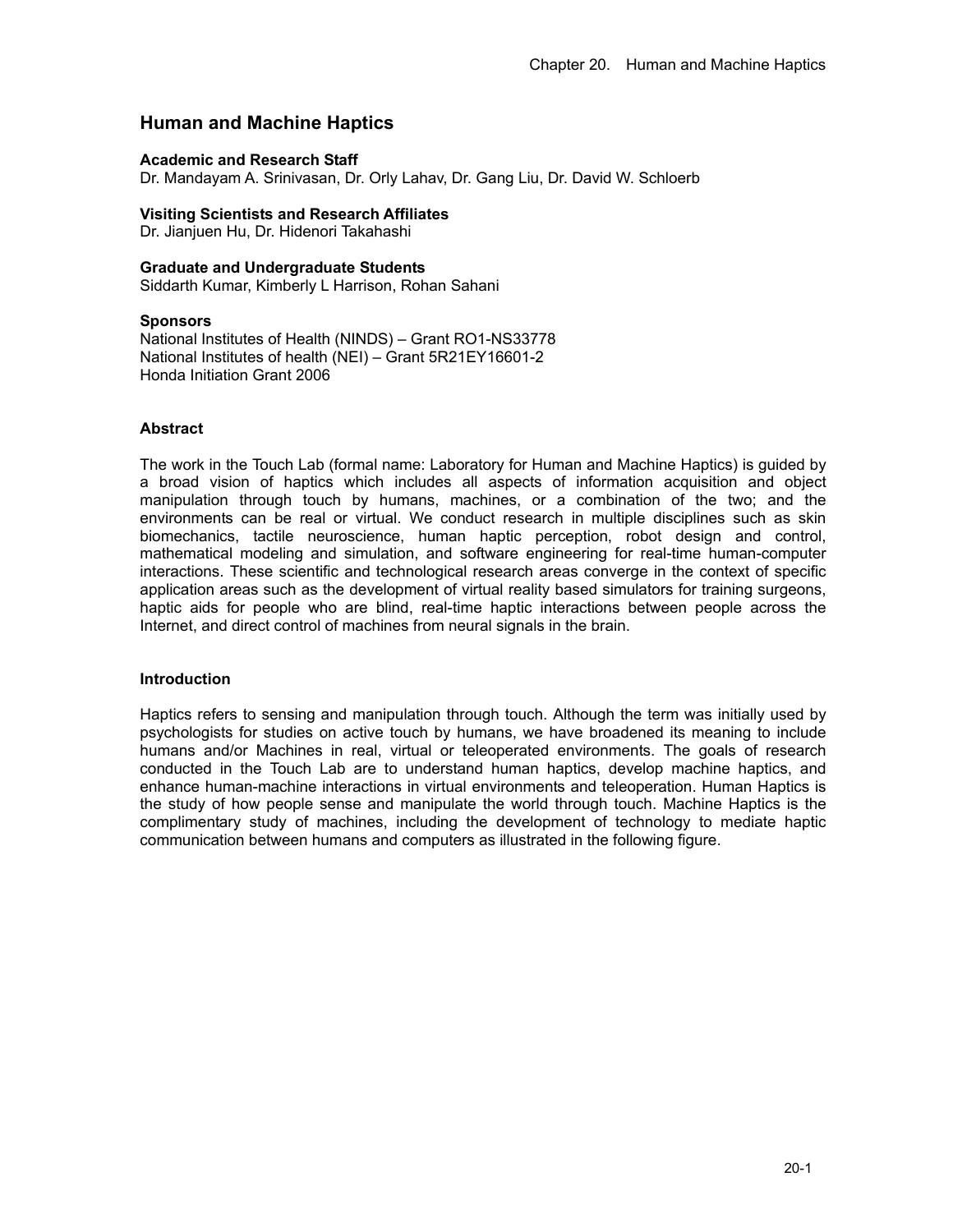

In the figure, a human (left) senses and controls the position of the hand, while a robot (right) exerts forces on the hand to simulate contact with a virtual object. Both systems have sensors (nerve receptors, encoders), processors (brain, computer), and actuators (muscles, motors). Applications of this science and technology span a wide variety of human activities such as education, training, art, commerce, and communication.

Our research into human haptics has involved work on biomechanics of skin, tactile neuroscience, haptic and multimodal psychophysics, and computational theory of haptics. Our research into machine haptics includes work on computer haptics -- which, like computer graphics, involves the development of the algorithms and software needed to implement haptic virtual environments -- as well as the development of haptic devices. Applications of haptics that we have investigated include methods for improving human-computer interaction as well as novel tools for medical diagnosis and virtual reality based medical training. An exciting new area of research we have initiated is the development of direct brain-machine interfaces, using which we succeeded in controlling a robot in our lab using brain neural signals transmitted over the internet in real-time from a monkey at Duke. Another of our research results that made world news headlines was the first demonstration of transatlantic touch where a user in our lab and a user in London collaboratively manipulated a virtual cube while feeling each other's forces on the cube. The following sections present summaries of our work in the various research areas including descriptions of progress over the past year in our current projects.

## **1. Biomechanics of Touch**

Mechanics of the skin and subcutaneous tissues is as central to the sense of touch as optics of the eye is to vision and acoustics of the ear is to hearing. When we touch an object, the source of all tactile information is the spatio-temporal distribution of mechanical loads on the skin at the contact interface. The relationship between these loads and the resulting stresses and strains at the mechanoreceptive nerve terminals within the skin, plays a fundamental role in the neural coding of tactile information. Unfortunately, very little is known about these mechanisms.

In the Touch Lab, we develop apparatus and perform experiments to measure the mechanical properties of the skin and subcutaneous tissues. In addition, we develop sophisticated mechanistic models of the skin to gain a deeper understanding of the role of its biomechanics in tactile neural response. A variety of techniques have been used in our experiments, including videomicroscopy, Optical Coherence Tomography (OCT), Magnetic Resonance Imaging (MRI), high frequency Ultrasound Backscatter Microscope (UBM) imaging, and computer-controlled mechanical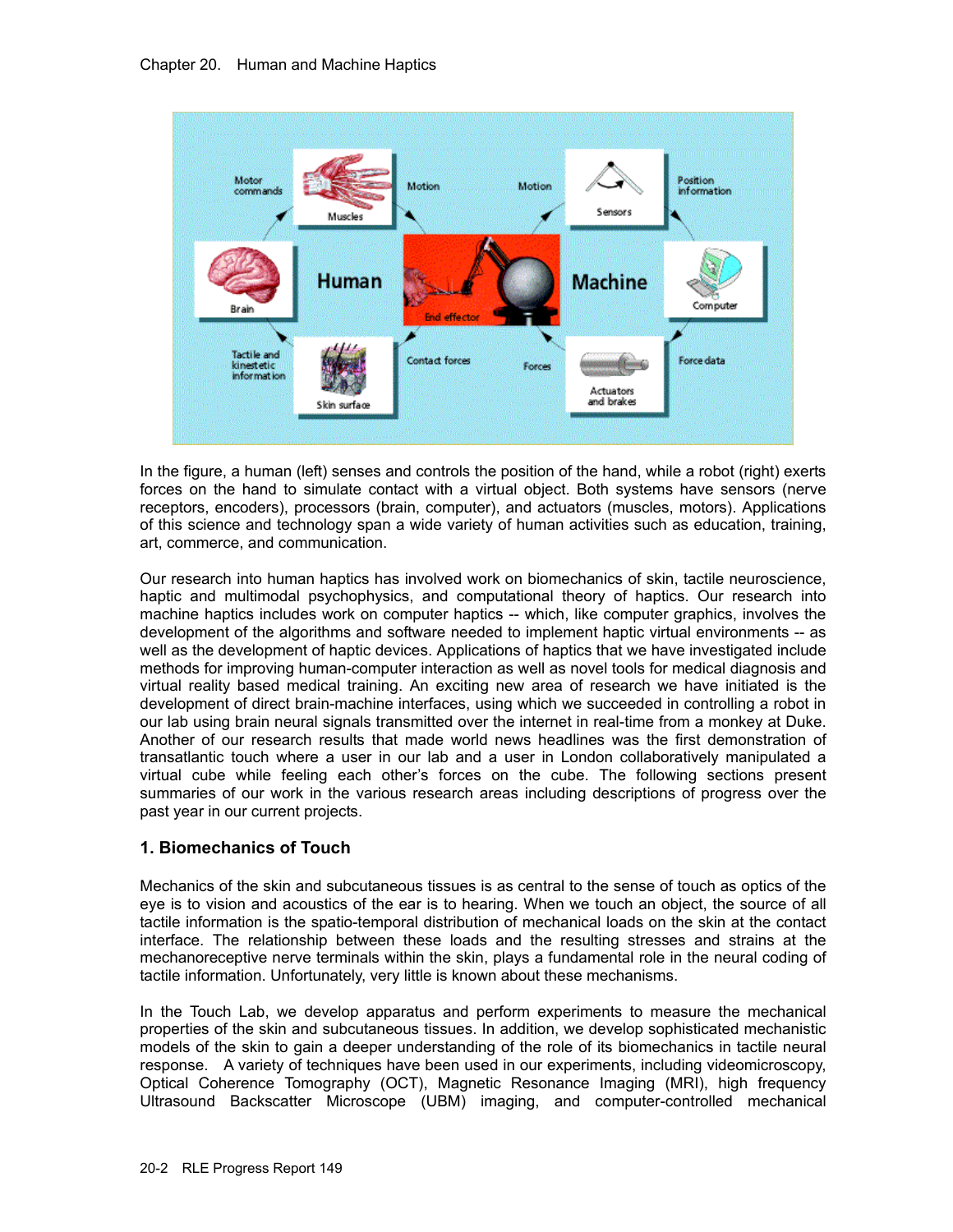stimulators. We use the empirical data to develop finite element models that take into account inhomogeneity in the skin structure and nonlinearities in its mechanical behavior. Analysis of these models in contact with a variety of objects generates testable hypotheses about deformations of skin and subcutaneous tissues, and about the associated peripheral neural responses. Verification of the hypotheses are then accomplished by comparing the calculated results from the models with biomechanical data on the deformation of skin and subcutaneous tissues, and with neurophysiological data from recordings of the responses of single neural fibers. We are currently engaged in a wide range of projects in this area.

#### **1.1 Identification of relevant stimuli that trigger mechanoreceptor response**

Relevant stimuli play a key role in the process of tactile neural encoding by mechanoreceptors embedded in the skin. The identification of the relevant stimulus in terms of the stresses, strains or a combination that triggers the receptor response is a vital step towards the successful understanding of neural mechanisms that underlie touch perception. Over the last year we did a study in order to identify the most appropriate one among 18 candidate mechanical stimuli. The study was carried out by using finite element simulation involving nonlinear contact mechanics together with analysis of data from previously completed neurophysiological experiments. The outcome demonstrates, as shown in figure 1.1-1, that there is a hierarchy in the appropriateness of the candidates that are suitable for representing the spatial neural response of primate SA-1 mechanoreceptors. Panel a of figure 1.1-1 shows that candidates E13, E12, E23, and S11 may be easily excluded since their patterns are far from the empirical neural response as displayed in panel c. EP2, SP3, SED, and E33, on the other hand, are much closer. E33 and SED (strain energy density) are especially close to the SA-1 spatial response, as shown in panel b. E33 even matches the sloping down feature of the initial stage of the curves of SA-1 recordings shown in panel c. If further analysis is consistent with this result, the indication is that transverse deformation around the neighborhood of mechanoreceptors might be the direct cause which triggers the generation of the neural signals of touch.



*Figure 1.1-1Spatial response profiles of SA-1 mechanoreceptors: (a,b) comparison among candidate relevant stimui from finite element analysis, (c) empirical data for SA-1 response to step shapes.*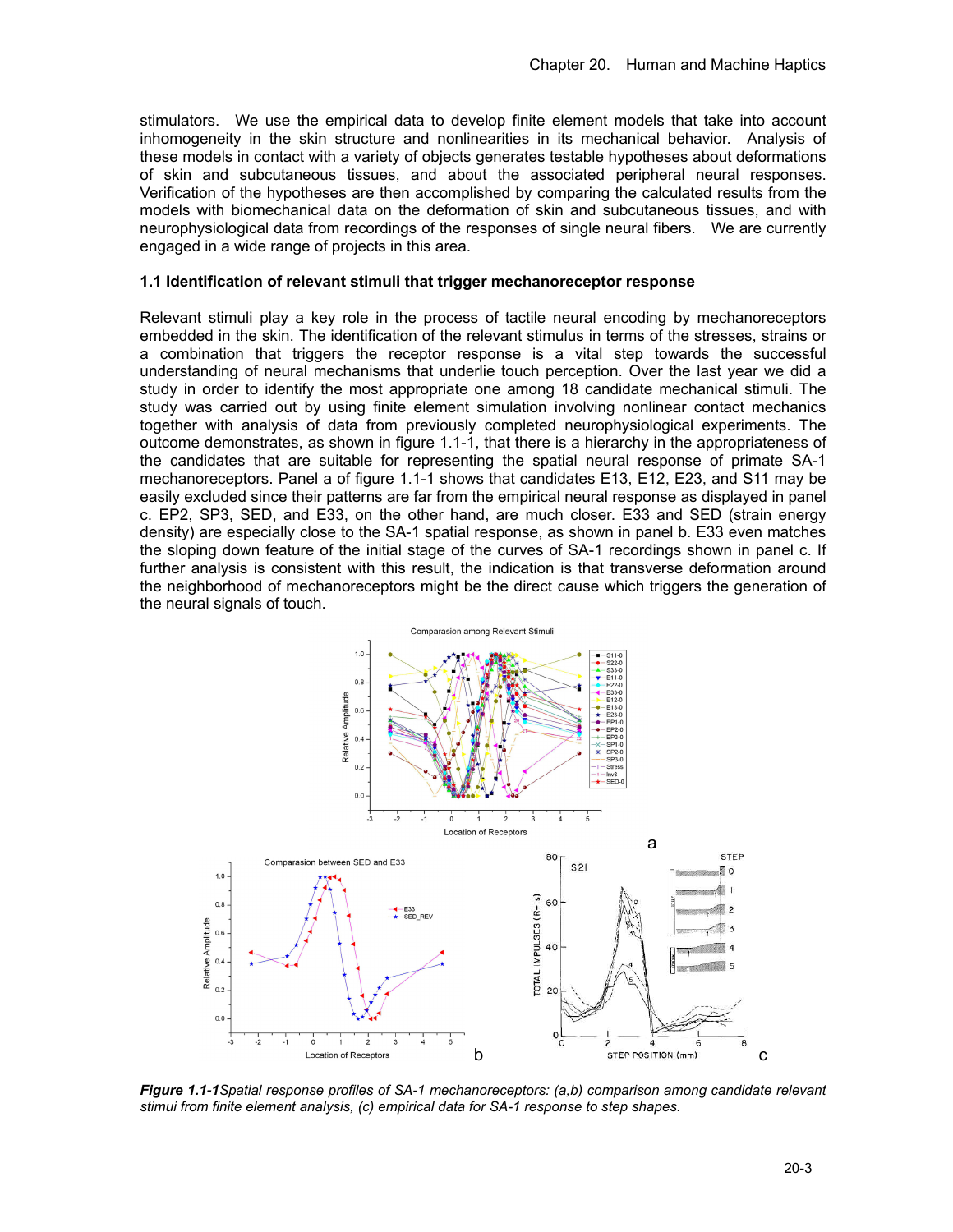# **2. Tactile Neuroscience**

Tactile neuroscience is concerned with understanding the neural processes that underlie the sense of touch originating from contact between the skin and an object. Traditional studies have focused on characterizing the response of mechanoreceptors in the skin to various stimuli such as vibrating probes or indenting sharp edges. In contrast, we have tried to determine how object properties such as shape, microtexture, and softness, and contact conditions such as slip, are represented in the peripheral neural response.

Most of our work in this area has been done in collaboration with Dr. Robert H. LaMotte of the Yale University School of Medicine. In the experiments, microelectrodes monitor the discharge rate of tactile receptors in the skin of anesthetized monkeys while the surface of the skin is mechanically stimulated. Computer-controlled stimulators press and stroke carefully designed objects on the fingerpads. Frequently in conjunction with these neurophysiological measurements, we have also performed psychophysical experiments with human subjects using the same apparatus.

### **2.1 PDMS chip based cell culture of C.Elegans mechanoreceptors**

Methods have already been developed by Christensen et al<sup>1</sup> (\*) to culture C.Elegans embryonic cells that differentiate into mechanoreceptors. Current procedures mass produce these eggs by lysing a large number of gravid nematodes together and then separate out the eggs for differentiation. These procedures require the use of additional equipment (for centrifugation etc.) to help separate out the eggs from the resulting debris. Moreover, there is also not much control over the process. In our lab, experiments are underway to develop a quick and economical method to isolate eggs (embryos) from a single gravid C.Elegans nematode and differentiate them into mechanoreceptors using reusable PDMS micro fluidic chips.



*Figure 2.1-1 The basic lysing process where C.Elegans is exposed to hypochlorite dissolving it and releasing*  eggs from the gravid nematode. We are developing ways to gain better control over this process through the *development of PDMS chips.* 

## **3. Sensorimotor Psychophysics**

Psychophysics is the quantitative study of the relationship between physical stimuli and perception. It is an essential part of the field of haptics, from the basic science of understanding human haptics to setting the specifications for the performance of haptic machines. It is also quite natural to extend psychophysical methods to the study of motor control in this case, investigating the relationship between intention and physical effect, because the haptic channel is inherently bi-directional.

 1 "A Primary Culture System for Functional Analysis of C. elegans Neurons and Muscle Cells." Christensen et al. Neuron, Volume 33, Issue 4, Pages 503-514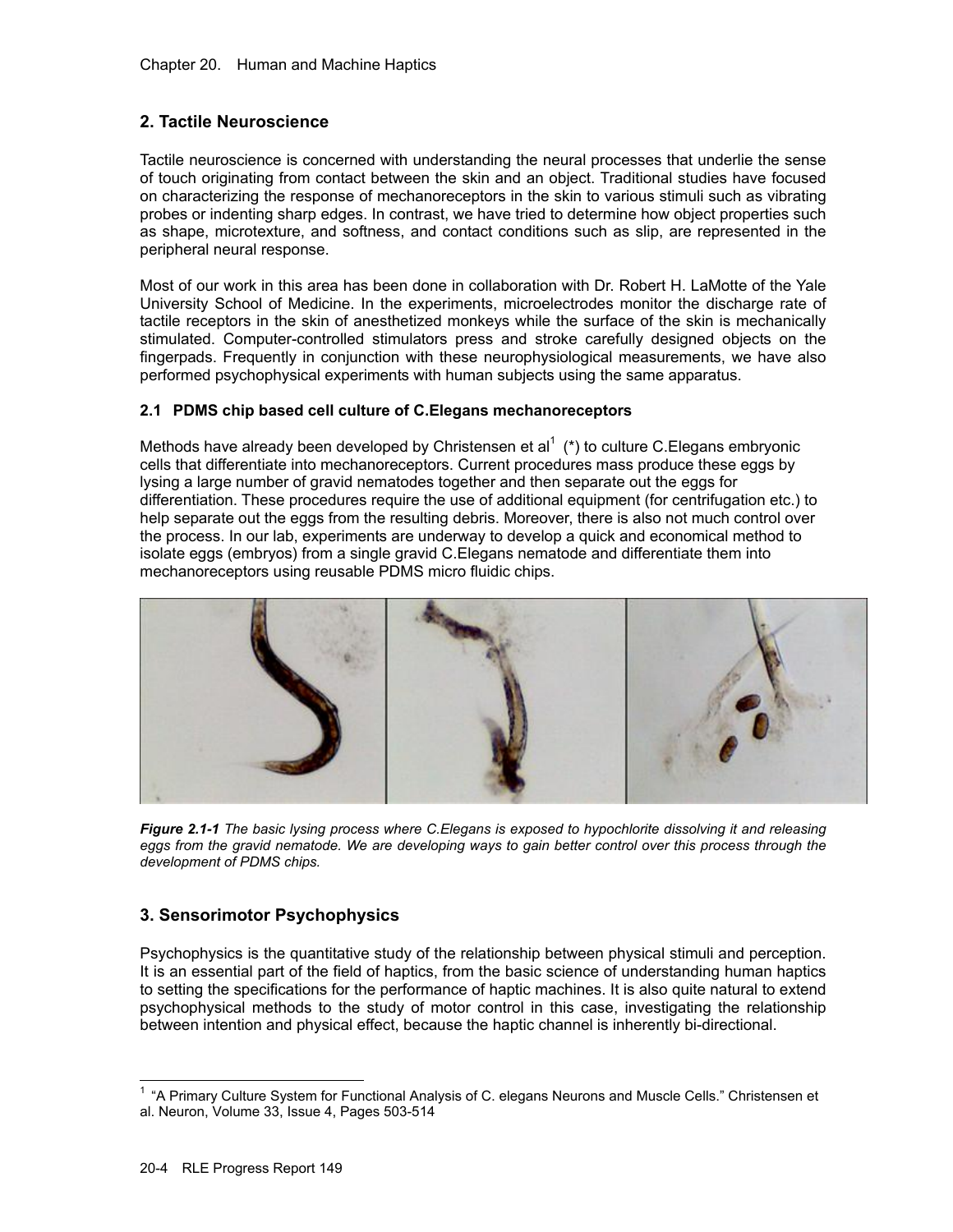We have conducted pioneering psychophysical studies on compliance identification and discrimination of real and virtual objects, and determined the human resolution (i.e., Just Noticeable Difference, JND) in discriminating thickness, torque, stiffness, viscosity, and mass under a variety of conditions. Furthermore, using the virtual environment systems that we have developed, we have conducted psychophysical experiments under multimodal conditions, such as the effect of visual or auditory stimuli on haptic perception of compliance. We have also conducted a number of studies on the human ability to apply controlled forces on active and passive objects. Psychophysical experiments related to the detection of extremely fine--75-nanometer high--textures and the detection of slip have also been performed in conjunction with neurophysiological measurements. Currently we are engaged in the various tactile threshold measurements.

## **4. Haptic Device Development**

Haptic devices are used to investigate, augment, or replace human haptic interactions with the world. For example, haptic devices like the Instrumented Screw Driver (see photo) have been developed and used in the Touch Lab to investigate human performance. The Instrumented Screw Driver was used in an experiment to study a person's ability to sense and control torque.<sup>2</sup> In the experiment, subjects held the handle of the computer-controlled device in a pinch grasp and overcame a preprogrammed resistive torque to rotate the handle. Other devices, like the Epidural Injection Simulator (see photo), have been developed in the lab to augment medical training. Using this device, the trainee manipulates a syringe and feels realistic forces as he or she attempts to position the needle and inject a fluid. Another example of augmenting performance is on the development of machines that can be directly controlled by neural signals in the brain.<sup>45</sup>.





 *Figure 4 -1 Instrumented Screw Driver Figure 4 -2 Epidural Injection Simulator* 

Primarily, the development of haptic devices in the Touch Lab is driven by our need for new types of experimental apparatus to study haptics and its applications. Our work in this area includes the design and construction of new devices as well as the modification/enhancement of existing apparatus to meet specific needs. Our current work on haptic devices focuses on the development of tactile sensors, displays, and stimulators in connection with our projects related to Biomechanics of Touch, Sensorimotor Psychophysics, and Brain Machine Interfaces.

 $^2$  Jandura L and Srinivasan MA, Experiments on human performance in torque discrimination and control, in Dynamic Systems and Control, Vol. 1, Ed: C. J. Radcliffe, DSC-Vol.55-1, pp. 369-375, ASME, 1994.

Dang T, Annaswamy TM and Srinivasan MA, Development and Evaluation of an Epidural Injection Simulator with Force Feedback for Medical Training, Medicine Meets Virtual Reality Conference 9, Newport Beach, CA, January, 2001. 4

Wessberg J, Stambaugh CR, Kralik JD, Beck P, Laubach M, Chapin JK, Kim J, Biggs SJ, Srinivasan MA and Nicolelis MAL, Adaptive, real-time control of robot arm movements by simultaneously recorded populations of premotor, motor and parietal cortical neurons in behaving primates, Nature, Vol. 408, No. 6810, pp. 361-365, 2000.

<sup>5</sup> Nicolelis MAL and Chapin JK, Controlling Robots with the Mind, Scientific American, 287 (4), pp 46-53, 2002.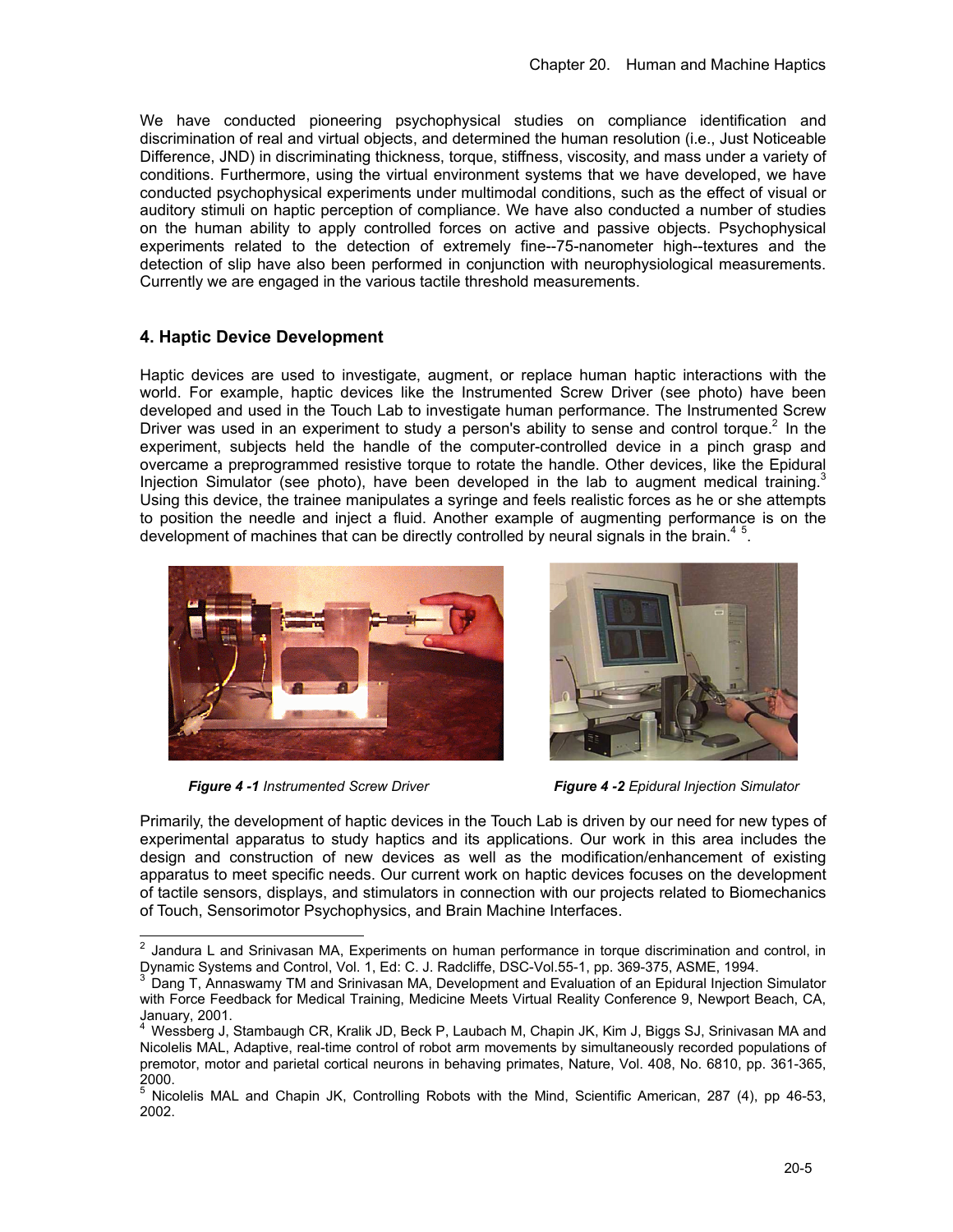### **5. Human Computer Interactions**

An important general application of our research is the use of haptics to improve communication with, or mediated by, computers. Just as the graphical user interface (GUI) revolutionized human computer interactions (HCI) compared to earlier text-based interfaces in the early 1980's, adding haptics has the potential of significantly expanding the communications channel between humans and computers in a natural and intuitive way. Specific goals range from the development of a standard haptic user interface (HUI) for a single user to improved virtual environment and teleoperation systems with users who collaborate over large distances.

### **5.1 Virtual environment technology to improve spatial perception of people who are blind**

We have started to develop a virtual environment system that includes 3D haptic and audio feedback. Unfamiliar spaces can pose great difficulties for blind individuals and our hope is that the new system will allow blind users to interact with virtual models of real spaces in order to learn about them before actually going there in person. We also plan to use this system to explore how people who are blind explore virtual spaces, how they construct cognitive maps of unfamiliar spaces, and how they activate the cognitive maps in negotiating through the real space. This research is being done in collaboration with the Carroll Center for the Blind.



*Figure 5.1-1 Hardware schematic of the virtual environment system.* 

Over the last year we completed development of an initial version of the application software and began our pilot experiments for determining optimal VE system parameters. The Windows XP application, which runs the system, is written in C++ using OpenGL, OpenHaptics (SensAble Technologies), and a custom audio library. Four participants took part in the pilot experiments, which involved a total of 18-24 hours per subject. These experiments included 18 virtual environments and four real spaces. During the tests the participants explored various components of the VE: haptic and 3D audio components; multi-scale environments (haptic zooming); and different exploration techniques. The last four tasks included exploration of virtual models of real indoor spaces unfamiliar to the participant. After the virtual environment exploration, each participant was asked to perform orientation tasks in the real space. We are currently analyzing the results.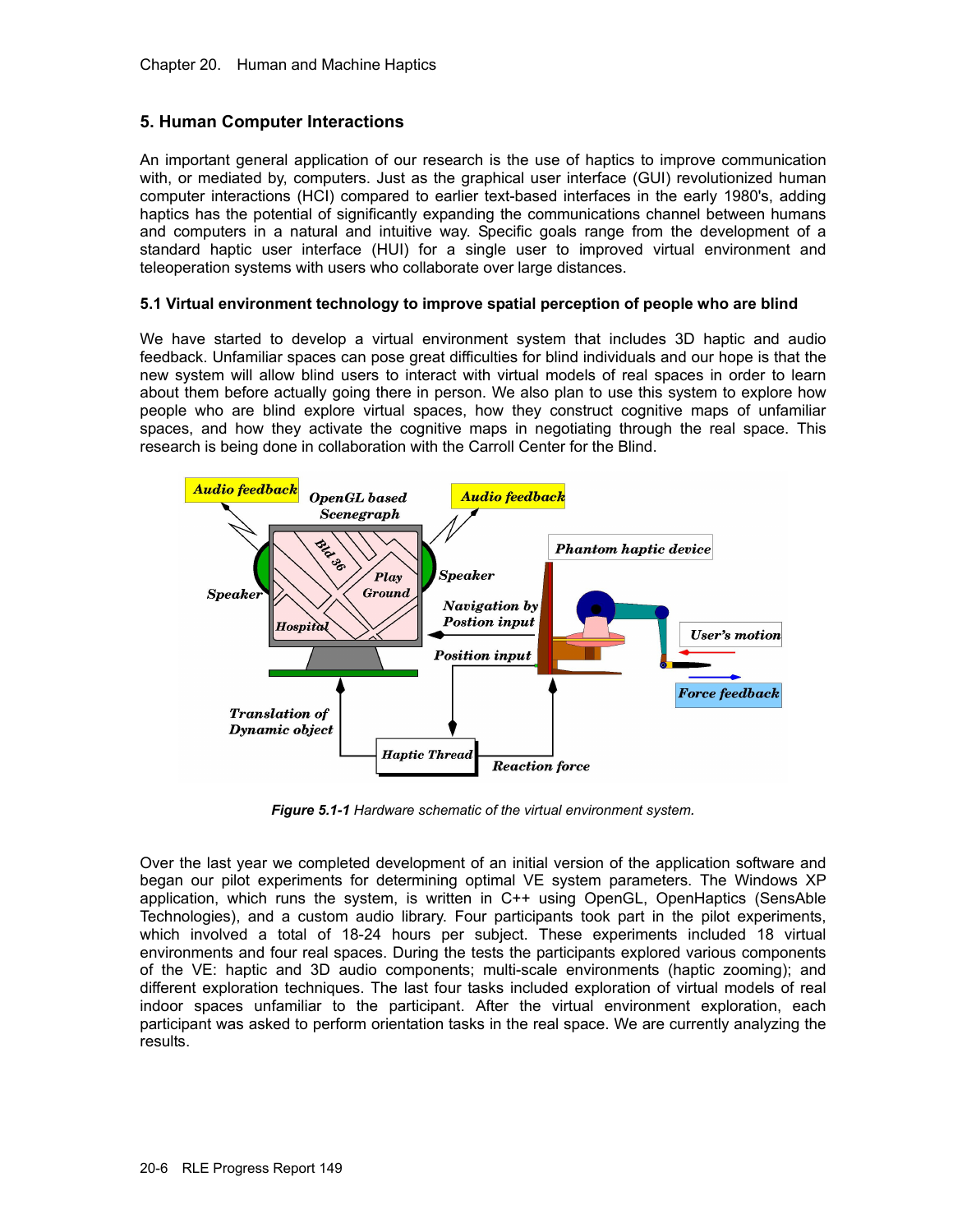### **5.2 Non-invasive brain-machine interfaces for robot-augmented human manipulation**

The MIT Touch Lab, in collaboration with Dr. Miguel Nicolelis and others (Wessberg, Stambaugh, Kralik, Beck, Laubach, Chapin, Kim, Biggs, Srinivasan, and Nicolelis, 2000), demonstrated, for the first time, direct control of a robotic arm by a monkey through an *invasive* brain-machine interface (BMI). Because it may be many years before the Food and Drug Administration approves chronic implantation of invasive electrodes in human cortex, it seems appropriate to investigate *non-invasive* alternatives concurrently. To that end, the Touch Lab is investigating the practicality of non-invasive BMI using conventional brain imaging techinques. The work is being done in collaboration with Dr. Seppo P Ahlfors, Dr. Matti S Hamalainen, and Dr. Thomas Zeffiro at the Martinos Center for Biomedical Imaging.

In the current study we are using the 306 channel magnetoencephalography (MEG) system at the Martinos Center to read the neural signals of human subjects, with the goal of demonstrating real-time thought control of a robot. 64 channels of Electroencephalography (EEG) may also be observed simultaneously. Our long-term goal is to develop prostheses and other assistive robotic systems to aid individuals who are paralyzed or otherwise mobility-impaired.

Figure 5.2-1 presents the setup for our preliminary evoked response tests. The primary purpose of these tests is to identify the neural signals that may then be used to control a robot in a similar task in future experiments. We also plan to perform these tests using Magnetic Resonance Imaging (MRI). MRI will also be used to image the MEG subjects in order to improve analysis of the MEG data.



*Figure 5.2-1 Experimental arrangement for initial evoked response tests. The subject's brain is scanned by MEG and EEG (right, EEG not shown) while he/she performs a two-dimensional position tracking task (left). The joystick controls the movement of the circle, a computer-generated graphic image on the display. The task is to move the circle to the location of the target cross.* 

### **5.3 Fitts' Law and human control of an electromyographic signal from the biceps brachii**

Electromyography (EMG) has become a popular solution to the problem of controlling multi-axis prosthetic devices, however, many users are limited by the number of muscles which can be utilized for control. The limitation might be mitigated by partitioning a single EMG signal into multiple amplitude regions, each with its own function. For example, different EMG amplitudes might correspond to different grip forces. We speculated that Fitts' Law would provide a useful model for relating the widths, range and response times associated with the partitioning of a single, uni-dimensional signal. The applicability of Fitts' Law to user control of an EMG signal was tested by measuring the time needed for users to move their EMG signal between two targets on a computer screen. This was done under a range of conditions consisting of different amplitudes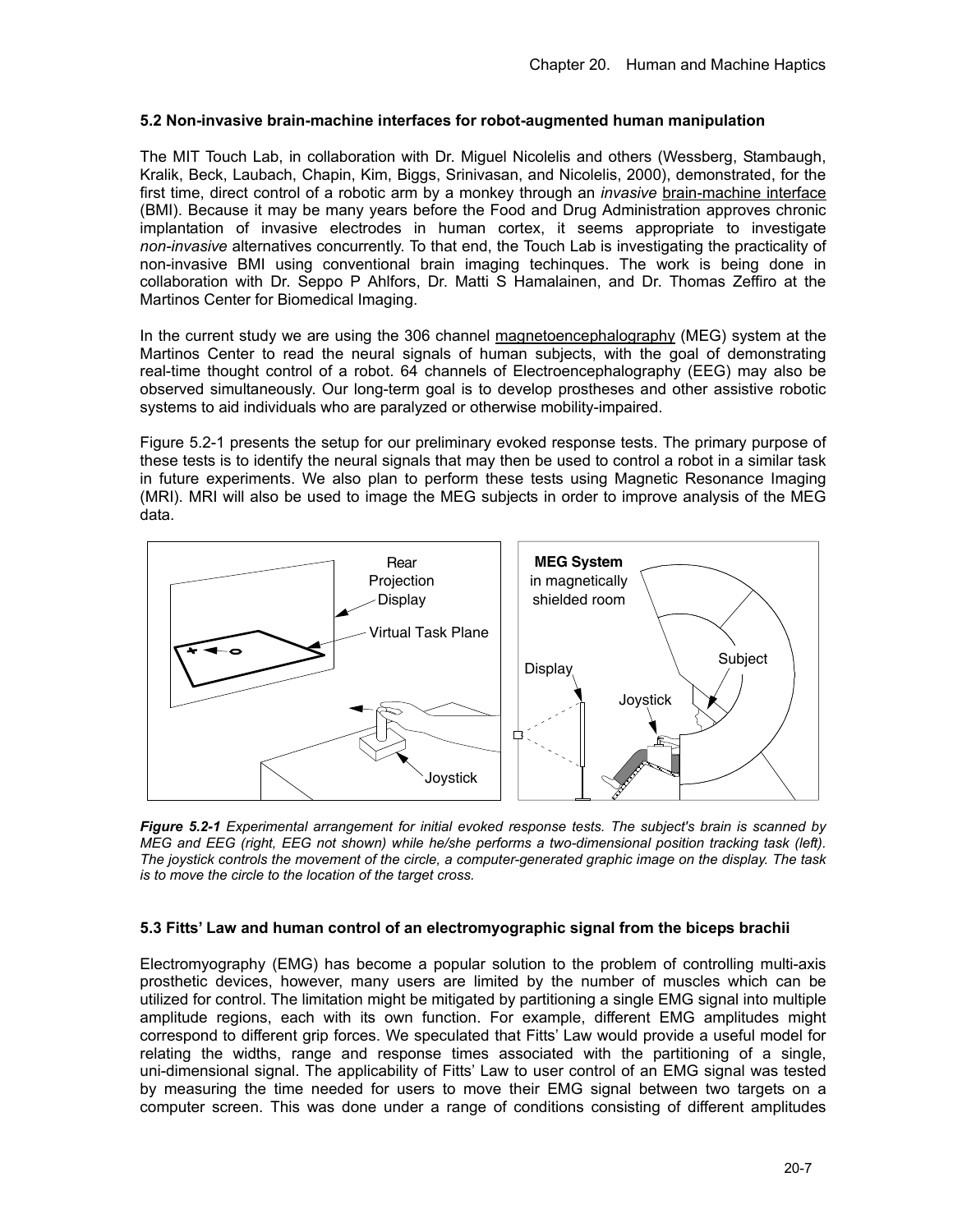### Chapter 20. Human and Machine Haptics

(magnitudes of the EMG signal) and tolerances (widths of the target region). The response times were plotted as a function of task difficulty as defined by Fitts' Law (see Figure 5.3-1) and a linear model was fit to the data points.



*Figure 5.3-1 Sample data for one test of one subject showing the average movement times vs. index of difficulty. The same data is shown in both graphs differentiated by amplitude (left) and tolerance (right). Each data point corresponds to a different combination of amplitude and tolerance in units of % where 100% was the subject's* maximum voluntary contraction *measured at the start of the test.* 

The results of the experiment were consistent with Fitts' Law for five out of the six human subjects who participated in the tests. Specifically, the data for the five subjects agreed with Fitts' linear model with correlation coefficients ranging between 29% and 72%. In the case of the sixth subject, however, there was essentially no relationship between the average movement time and Fitts' index of difficulty. One explanation for why the results of the sixth subject did not obey Fitts' Law might be that she adopted a special "strategy" in how she performed the experimental task. Future testing should include more extensive training in order to avoid the use of such strategies and, in general, variability in the results might be reduced through better experimental controls.

### **6. Medical Applications**

Touch Lab research has a wide range of medical applications. On a fundamental level, our investigations of human haptics offer insights into the functioning of the human body that should ultimately lead to improved medical care. Many of the experimental techniques and apparatus developed in these studies also have specific clinical uses that are explored in collaboration with various medical researchers. The lab's primary medical focus, however, has been to develop machine haptics and other virtual environment technologies for specific medical needs. The major thrust to date has been the development of virtual reality based medical simulators to train medical personnel, similar to the use of flight simulators to train pilots.

We have developed an epidural injection simulator and a laparoscopic surgical simulator with novel real-time techniques for graphical and haptic rendering. The epidural injection simulator, developed in collaboration with Dr. Thiru Annaswamy of UT Southwestern Medical Center, Dallas, TX, has been tested by residents and experts at two hospitals. It has been exhibited at the Boston Museum of Science where the general public were able to experience the feel of performing a needle procedure without any risk to a patient. Another project we have pursued has been on developing haptic and graphical rendering techniques in the context of laparoscopic esophageal myotomy (Heller myotomy).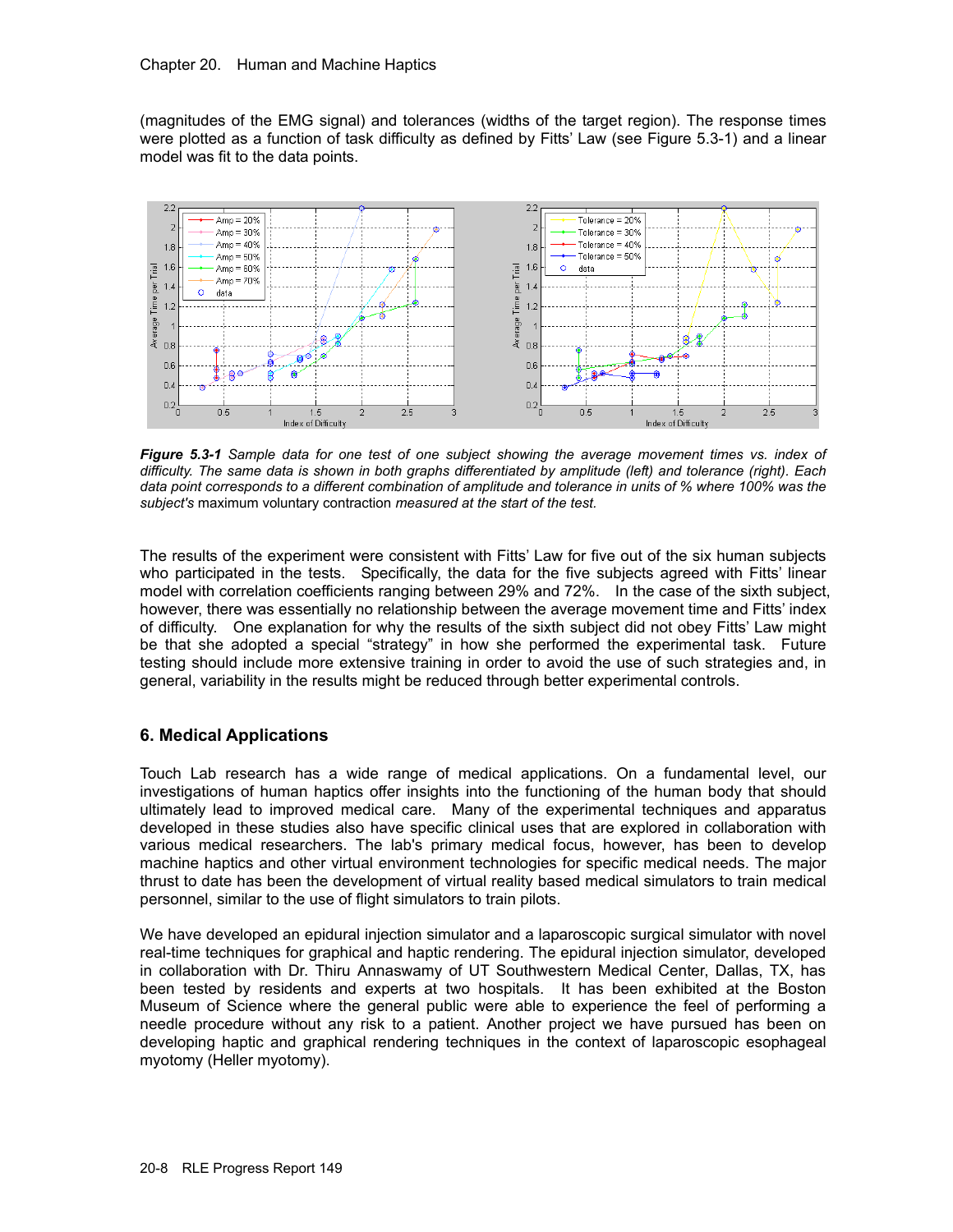### **Publications**

### **Journal Articles, Published**

Choeng J, Niculescu S-I, Annaswamy AM, and Srinivasan MA, Synchronization Control for Physics-based Collaborative Virtual Environments with Shared Haptics, *Advanced Robotics*, Vol. 21, No. 9, pp. 1001-1029, 2007.

De, S., Lim, Y.-J., Manivannan, M. and Srinivasan, M.A., Physically realistic virtual surgery using the point-associated finite field (PAFF) approach, *Presence*, Vol. 15:3, 2006.

Kim HK., Biggs J., Schloerb DW., Carmena JM., Lebedev MA., Nicolelis MAL. and Srinivasan MA, Continuous Shared Control for Stabilizing Reaching and Grasping with Brain Machine Interfaces, *IEEE Transactions on Biomedical Engineering*, Vol. 53, No. 6, pp. 1164-1173, 2006.

Kim H.K., Carmena J.M**.**, Biggs S.J., Hanson T.L., Nicolelis M.A.L., and Srinivasan M.A.. The muscle activation method: An approach to impedance control of brain-machine interfaces through a musculoskeletal model of the arm. *IEEE Transactions on Biomedical Engineering,* 54(8), pp. 1520-1529, 2007.

Kim J, Choi C, De S, and Srinivasan MA, Virtual Surgery Simulation for Medical Training Using Multi-resolution Organ Models, *The Intl. Journal of Medical Robotics and Computer Assisted Surgery*, Vol. 3, pp. 149-158, 2007.

Kyung K, Ahn M, Kwon D-S, and Srinivasan MA, A Compact Planar Distributed Tactile Display and Effects of Frequency on Texture Judgment, *Advanced Robotics*, Vol. 20, No.5, pp. 563-580, 2006.

Lahav, O. and Mioduser, D. "Construction of Cognitive Maps of Unknown Spaces using a Multi-sensory Virtual Environment for People who are Blind." *Computers in Human Behavior*, in press.

Lahav, O. and Mioduser, D. "Haptic-Feedback Support for The Cognitive Mapping of Unknown Spaces by People who are Blind." *International Journal of Human-Computer Studies*, in press.

Liu Q, Prakash, EC, and Srinivasan MA, Interactive Deformable Geometry Maps: Efficient modeling for interactive deformation of non-rigid 3D objects, *The Visual Computer,* in press.

Tan HZ, Srinivasan MA, Reed CM and Durlach NI, Discrimination and Identification of Finger Joint-Angle Position Using Active Motion, *ACM Transactions on Applied Perception*, in press.

Tay BK, Kim J and Srinivasan MA, In Vivo Mechanical Behavior of Intra-Abdominal Organs, *IEEE Transactions on Biomedical Engineering*, Vol. 53, No. 11, 2006.

### **Meeting Papers, Published**

Bolzmacher C, Biggs J and Srinivasan MA, Flexible Dielectric Elastomer Actuators for Wearable Human Machine Interfaces, Proceedings of the SPIE, Vol. 4699, 2006.

Yang G-H, Kyung K-U, Srinivasan MA, and Kwon DS, Development of Quantitative Tactile Display Device to Provide Both Pin- Array-Type Tactile Feedback and Thermal Feedback. Proceedings of the Second World Haptics Conference, Tsukuba, Japan, pp. 578-579, 2007.

### **Theses**

Kumar, S. *Design and Fabrication of an Optical Pressure Sensor for Skin Mechanics Studies*, S.M. Thesis, Dept. of Mechanical Engineering MIT, December 2006.